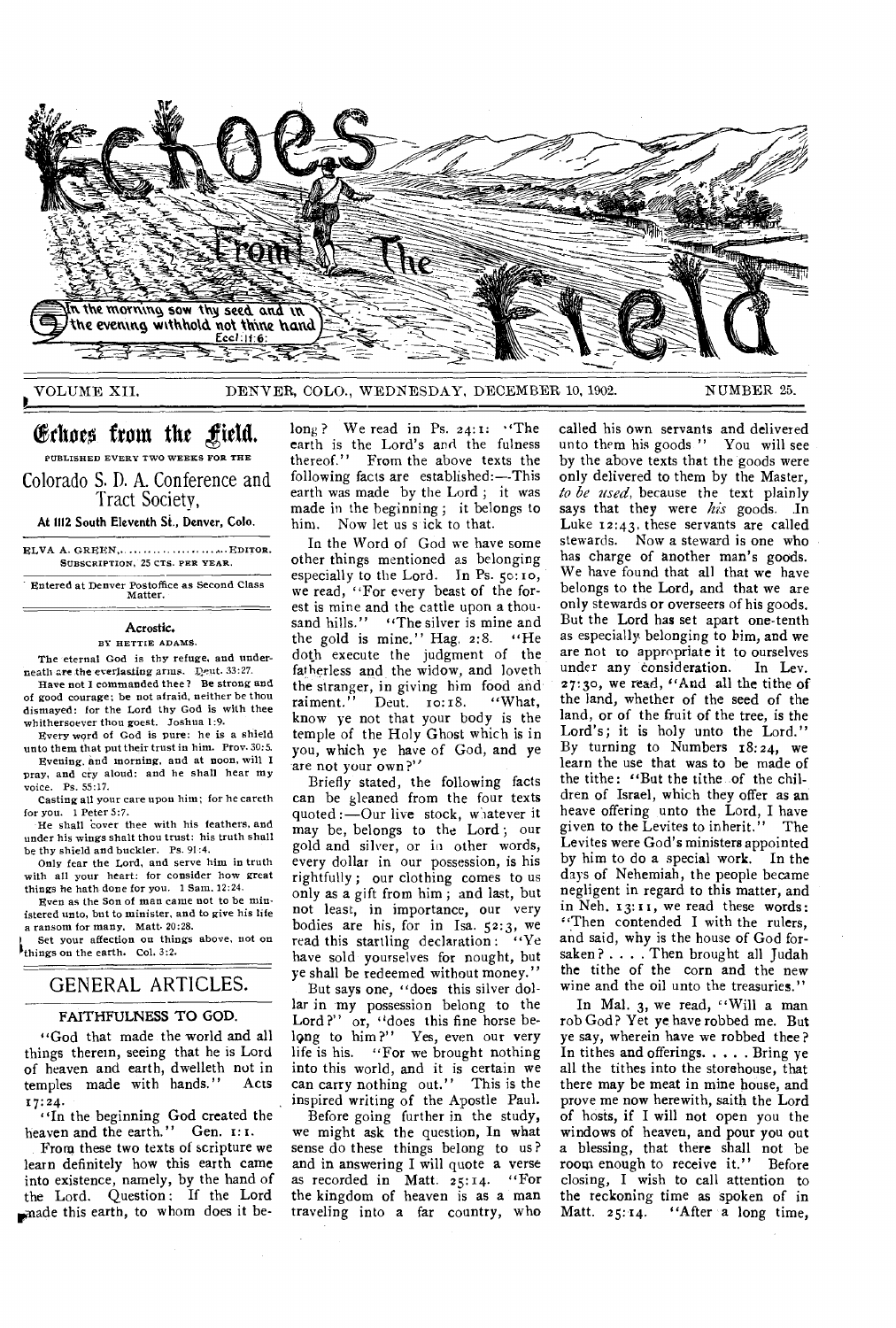the Lord of those servants cometh and reckoneth with them." This reckoning time is surely coming and we are rapidly nearing that day, when every man must give an account of himself to God. May the words, "well done, thou good and faithful servant," be heard by every reader of these lines. C. H. BATES.

### THE TRACT WORK.

The work to which we as Christians are called is to co-operate with Christ for the salvation of souls. We must follow his example in faithfulness by giving our attention to the little things. In this way only can we make a success of our Christian effort and influence. The distribution of our good literature, while it may appear to you to be an insignificant part of the Lord's work, it is a grand and noble work which will lead many to Christ. *Do not neglect the Tract work in your churches.* We can reccommend no better way to carry on this work than the "Envelope Plan," which has already been brought to your notice.

The people of to-day are a reading people, and if we do not place before them something that will be uplifting, elevating, and lead them to a higher life the enemy of truth will place in their hands those things that will poison their minds.

Now, as you are selling "Christ's Object Lessons," it is a good time to push the Tract work. Take the tracts with you and leave a package in every home even though you do not sell a book. If you are isolated and cannot engage in this work in an organized effort, keep *a* good supply of tracts in your home and hand them out as opportunity affords. God wants a real missionary committee to be composed of father, mother and the children of each family. Take a portion of the worship hour, hold a missionary council, and plan how you may help your neighbors and friends to a better, happier and holier life.

"When we give ourselves wholly to God and in our work follow his directions, he makes himself responsible for its accomplishment. He would not have us conjecture as to the success of<br>our honest endeavors. Not once our honest endeavors. Not once<br>should we think of failure. We are to should we think of failure. co-operate with one who knows no<br>failure." KATIE COLEMAN. KATIE COLEMAN.

## Sec. C. U. Conference.

Brother C. H. Bates and family have moved to Cripple Creek to engage in the work in that district.

## FIELD REPORTS.

## Leadville,

The Lord is still smiling on the little church at this place. On Sabbath, Nov. 22, two precious souls were buried with their Lcrd in baptism, the ceremony being performed by Dr.<br>Hills. Two others were added by Two others were added by letter. I am glad to say that harmony prevails in the little church, and our meetings are blessed with the spirit of the Lord. Others are interested, and we hope to call the Doctor soon again to perform the marriage ceremony between other precious souls and their Redeemer. We are of good courage in the Lord to whom be ascribed<br>praise for ever. GEO. M. ALWAY. GEO. M. ALWAY.

## Colorado Springs.

The spirit of the Lord is still striving with the people here. There never was a time when so many were interested in the present truth, and there are many more calls for Bible readings than we can answer. Wednesday, the 3rd inst., we had another ingathering ; ten were baptized, five of them being the pupils from Sister<br>Finch's Sabbath-school class. There Finch's Sabbath-school class. is an earnest call for another series of meetings here. We are all of the best courage and intend to push the work with vigor.

DR. WILLARD W. HILLS.

#### Pueblo.

It is not for a lack of interest or activity that the ECHOES readers have not heard from me for some time. After the close of the tent meetings which I held in Colorado Springs, I conducted some meetings in our mission there. The blessing of the Lord attended our efforts. Two men accepted the Sabbath truth.

On account of financial circumstances I have not been able to devote more than about one-third of my time to missionary work this summer. I hope soon to devote nearly all my time to the work.

Brethren, the work of giving the message to every nation and kindred in this generation means a denial and sacrifice. We are to be true followers of the Lord Jesus. Let us deny ourselves in order to support those whom the Lord has called to labor in his vineyard. J. F. JENSON.

#### Among The Churches.

On November 20, I arrived in Salida, remaining four days. Meetings were held each night and two on the

Sabbath. I visited nearly every member of the church and had some precious seasons with them. I secured several subscriptions for our papers, and did all I could to encourage our dear people, and have reason to believe that my labors were appreciated and resulted in good. I believe we need a good Bible worker located here.

Monaay, November 24, I arrived at the home of William Hendrickson, whose wife has recently begun the observance of the Sabbath through reading, and the personal efforts of the family. I remained here one week, holding services each night and Bible readings each day with them. Sister Hendrickson seemed willing to accept *every* point of truth as it was revealed from the Word. We once had *a* large church here, but nearly all have moved away. She, with her daughter, will soon unite with our nearest church at Cañon City. None of our ministers had visited this family for fifteen years, and they were feeling much discouraged. My visit was an encouragement to them, and as I bade them good bye, they urged me to come again.

Monday, December r, I arrived at Silver Cliff, where I held meetings every night during my stay. Our people have a neat little chapel here, but the town being a silver camp, the place has gone down until there are only a few residents. There are now only seven of our people left, including children. I enjoyed my labors here very much, and felt much of God's blessing in visiting and praying with the people. Thursday, December 4, I left for Cañon City.

## GEO. O. STATES.

The December study of the "Testimonies on Sabbath-school Work" completes the book. We trust all our Sabbath-school workers have been engaged in these studies and are becoming better fitted to do the work to which they have been called. Beginning with the new year, the plan is to take up the same valuable work in a topical study. This will be a review for those who have already been studying it, and will prove very helpful, we are sure. To those who have not yet taken up the studies, the new plan will be invaluable. The book can still be procured for 35 cents.

Do you wish to make a nice holiday present? Then send for one of our Parker Lucky Curve Fountain Pens. Prices:  $$1.50$  to  $$5$  oo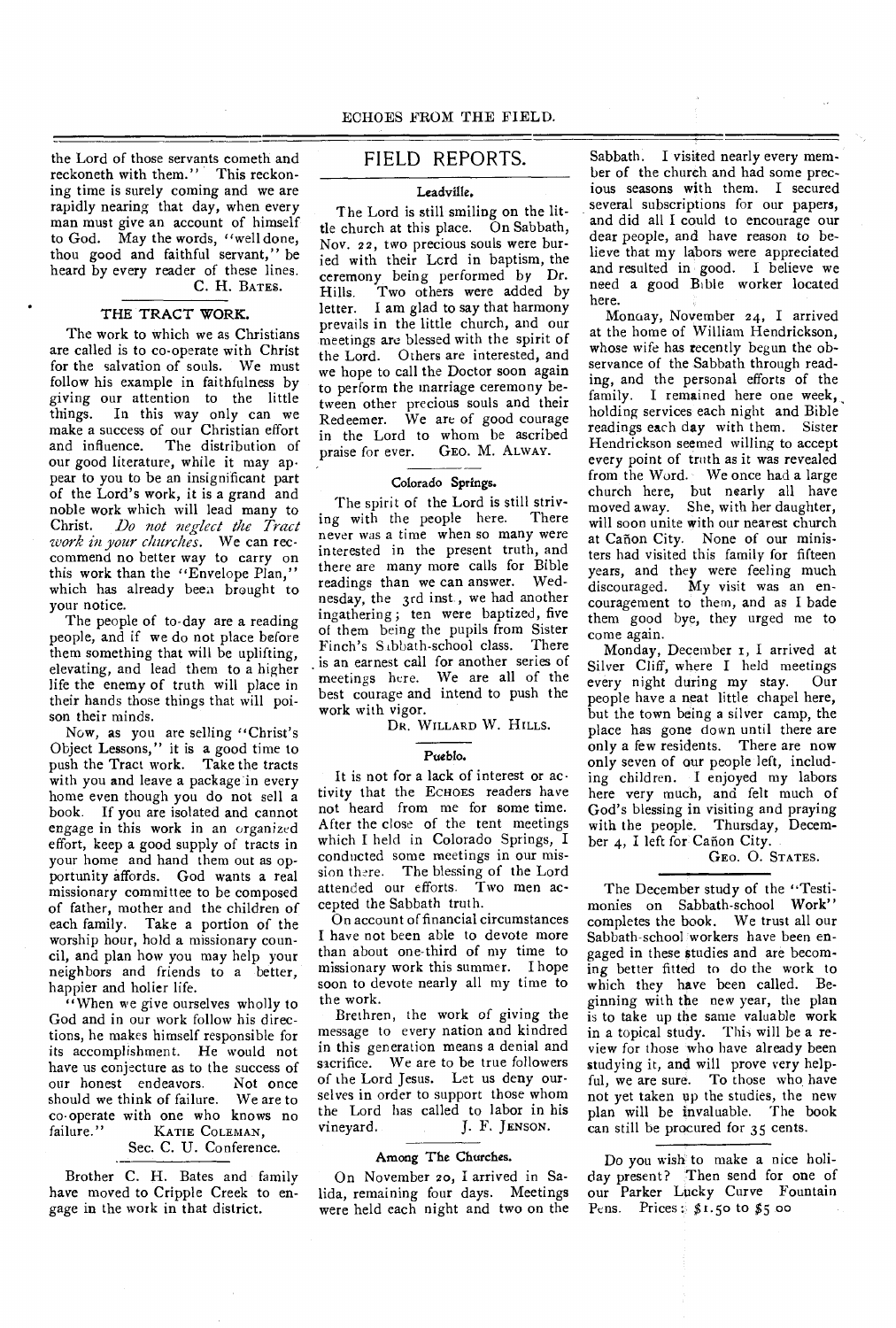## THE SABBATH SCHOOL.

Conducted by MRS. G. P. WATSON.

## A Model Family School.

Not long ago it was my privilege to remain over the Sabbath with one of our isolated Sabbath-keeping families, and to attend their family Sabbathschool. Only a few months ago, they commenced their Sabbath-school through Sister Watson's faithful correspondence.

One sister had but recently commenced the observance of the Sabbath, and so they were studying the various lesson texts where the Sabbath is mentioned, also the travels of the children of Israel.

On the day I visited them, a rough blackboard sketch was given by a little girl of nine years. The land of Egypt was pointed out, the crossing of the Red Sea, the place where the ten spies brought back the unfavorable report, and the turning back after their rebellion. The wanderings of the children of Israel in the Wilderness of Sin, and their various camping places, were located, which showed a thorough study of the lesson.

I was pleased to see the promptness with which the school opened although it numbered only four. If ever I had had a doubt of the possibility of family schools, it would have been removed in visiting this little school, and witnessing the interest manifested<br>by all. GEO. O. STATES. GEO. O. STATES.

## Ingathering Service.

November 22 was set apart for our ingathering service. It was indeed a good day for the Florence church. Several beautiful songs were sung, and some instructive papers were read on the following subjects : Thanksgiving Offerings, Missionary Work, Seeking the Lost, etc. The children took an active part which made the program very interesting. A good donation of \$13.00 was received. Best of all, in the midst of our service, six precious souls were gathered into the fold of Christ. Five of these had been baptized the previous day by Dr. Hills ; the other had accepted the truth under the labor of Eld. Proctor. It is our desire to go forward. Truly, God is good. LIDA B. MOORE, LIDA B. MOORE, LULU MOORE.

## A Personal Benefit.

The lessons of this quarter have been of great benefit to me. From the beginning in the Garden of Eden, down to the present time, special blessings have been given to God's people that they might be a light to the world. Through faithfulness, they were to have ruled nations, but instead,<br>were ruled. Unfaithfulness had Unfaithfulness had brought them into bondage again and again; this has been the cause of the many ups and downs God's people have known in the course of the world's history. Whenever the people, brought face to face with death and destruction through unfaithfulness, turned to God for help, he was always ready to come to their assistance. It was not the nations that brought the trouble upon them, but the serving of strange gods in their own camp.

The position of God's people has always been one of privilege and corresponding responsibility. Because they would not serve him, and thus make known to the nations his great name and the gospel of his kingdom, they lost their place among the nations. When his people, as a nation, refused to be a channel through which the gospel could go to those about them, he took all they gloried in from them that they might learn to obey and worship him.

In Daniel we have brought to view a man who knew God and his ways, and would be faithful to his trust in declaring in the face of all opposition the loving care of a tender, forgiving and all-wise Father. The lesson of Daniel's life is for us in these last days. He was a man born of a woman of sinful flesh as we are, yet he was faithful. Do we expect to meet him before that great judgment of which he tells us? If not, why not? Are we letting some idol separate us from Eternal life? Why should not the glories of God's mysteries be revealed in us? May each one be so fully justified by faith that the Kingdom may<br>be found in him. IRA W. ENKE. be found in him.

#### Responding to Appeals from our Missionaries.

The elder of a large church in one of the Central States writes that as they read the urgent appeals from the missionaries to the Mission Board, begging that new laborers be sent to the needy fields, they feel burdened to do something that will show that they have a practical interest in the giving of the message in the dark continents beyond.

They have decided that the best way to really help would be to adopt the plan of giving regularly to the funds for this work ; so that a strong ffort has been made to encourage every member of the church to give

something for missions each week. Since this has been undertaken, their weekly offerings have increased many fold. The very first Sabbath that the envelopes were collected, the offering was many times more than it had ever been before on Sabbath, and since that time it has steadily increased. They expect to carry this out faithfully until every member will have some part in this great work.

There are many other churches that have had such experiences in adopt ing the use of the envelopes. The Lord has told us through the spirit of prophecy that the home missionary work will be farther advanced in every way when a more liberal, self-denying, self-sacrificing spirit is manifested for the prosperity of foreign missions. He says further that we have not discerned that in helping to advance the work in foreign fields, we would be helping the work at home. So the way to hasten the coming of our Lord is to take hold heartily of the work in the regions beyond. One way to share in this glorious work is to provide liberally for its rapid extension to all parts of the world.

MISSION BOARD.

#### The Canvassers' Institute.

The Institute to be held in Denver will begin now in a very few days. We hope it will be well eattended, for we are very desirous of seeing this branch of the work come up all over the world. Every Conference has been ordained to carry the truth to thousands who can be reached in no other way. It would indeed be encouraging to see each church represented by one or more who are preparing to enter the field as evangelistic canvassers. We invite the co-operation of each local elder who, by keeping a constant outlook, can encourage young men and women to enter the field. Many do not realize that they can make a success of the work until they give it a trial. Such need advice and encouragement. Remember this is "missionary work of the very highest order." C. W. HARDESTY.

Brother Hartman writes :—"The Lord is working wonders among us, all praise to his name. We are blessed in every way and on all sides. Our house is full of sick people, and we have all that we can possibly do in these lines. It is wonderful what simple treatments with hygienic living will do for the afflicted. Many come to us sore afflicted, given up by physicians, and the Lord heals them."